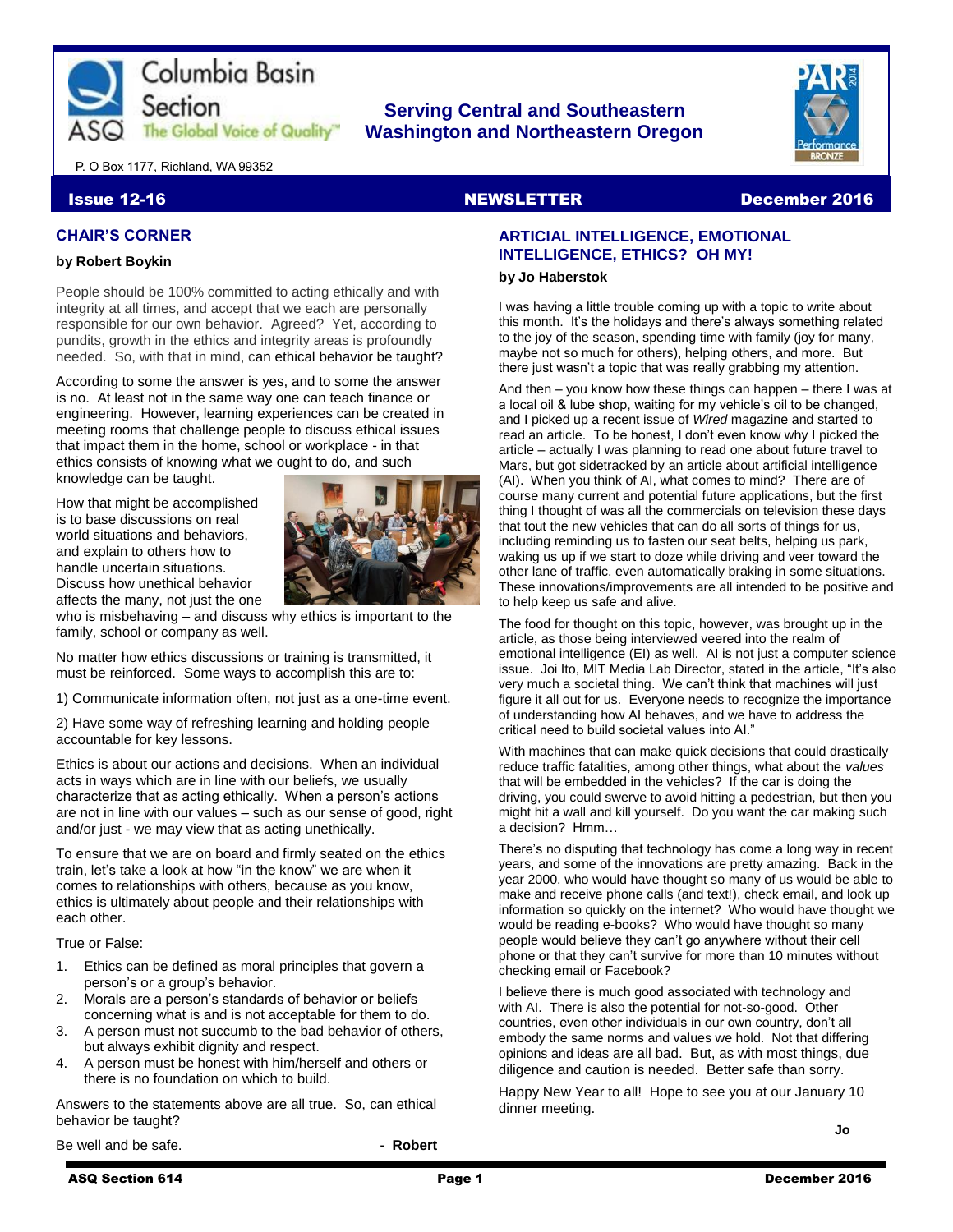

### **Tuesday, January 10, 2017**

#### **LOCATION:**

Columbia River Catering Shilo Inn 50 Comstock Richland, Washington

#### **TIME:**

**5:30 p.m**. - Check in/Networking (no-host cocktail service)

**6:00 p.m.** – Appetizers

**6:45 p.m.** – Presentation

#### **DINNER BUFFET MENU:**

The Chef and crew at Columbia River Catering always provide a fine and varied buffet dinner for us at the Shilo Inn. The buffet usually includes two entree choices, plus accompanying vegetable, a number of tasty salads, and a vegetable and/or fruit tray.

Your choice of coffee, tea or decaf is included with dinner. And don't forget to save room for dessert!

#### **Cost:**

\$20 ASQ members \$25 non members \$5 presentation only Cash, check or credit card (fee)

Reservations are due by January 5. E-mail [panda\\_2@charter.net](mailto:panda_2@charter.net) with your name, phone number, company affiliation, and type of reservation.

**Note:** All no shows will be billed unless cancelled 48 hours in advance.

For more information about our ASQ section and other upcoming events: [www.asq614.org/](http://www.asq614.org/)

# **How to Handle Hostile Situations**

 **January 10, 2017**

 **Columbia Basin Section 0614**



## **Michael Blatman, CPP**

## **Kennewick Police Department**

The customer is always right. Right? Even the most professional among us have probably encountered at least one customer who felt he or she was right to the point of a potentially hostile situation. And sometimes even other team members may become unexpectedly angry and/or violent.

Workplace violence is any act or threat of physical violence, harassment, intimidation, or other threatening disruptive behavior that occurs at the work site. It ranges from threats and verbal abuse to physical assaults and even homicide. It can affect and involve employees, clients, customers and visitors. Homicide is currently the fourth-leading cause of fatal occupational injuries in the United States. According to the Bureau of Labor Statistics Census of Fatal Occupational Injuries (CFOI), of the 4,679 fatal workplace injuries that occurred in the United States in 2014, 403 were workplace homicides.

In spite of our best efforts to provide courteous and responsive service to customers, and regardless of how helpful and kind we may be to those around us, we cannot always predict how other people will act or react. It doesn't matter whether you perform audits, design software, sell used cars, schedule appointments, coach football, or manufacture medical devices, we all run the risk of facing a hostile encounter.

Join us January 10 to learn how to prepare to handle a hostile situation. We will discuss how to:

- Defuse an irrational person
- Calm an angry person
- Let your attitude reverse a situation
- Identify the stages of partnered behavior
- Stay calm, composed and objective
- Communicate clearly
- Be mentally prepared

*About the Speaker: Michael Blatman, CCP, is a Crime Prevention Specialist with the Kennewick Police Department, a position he has held for 38 years. He is also the Law Enforcement Coordinator for Tri-Cities Crime Stoppers. Tri-Cities Crime Stoppers encourages members of the community to assist local law enforcement agencies in the fight against crime by overcoming the two key elements that inhibit community involvement: fear and apathy. . .*

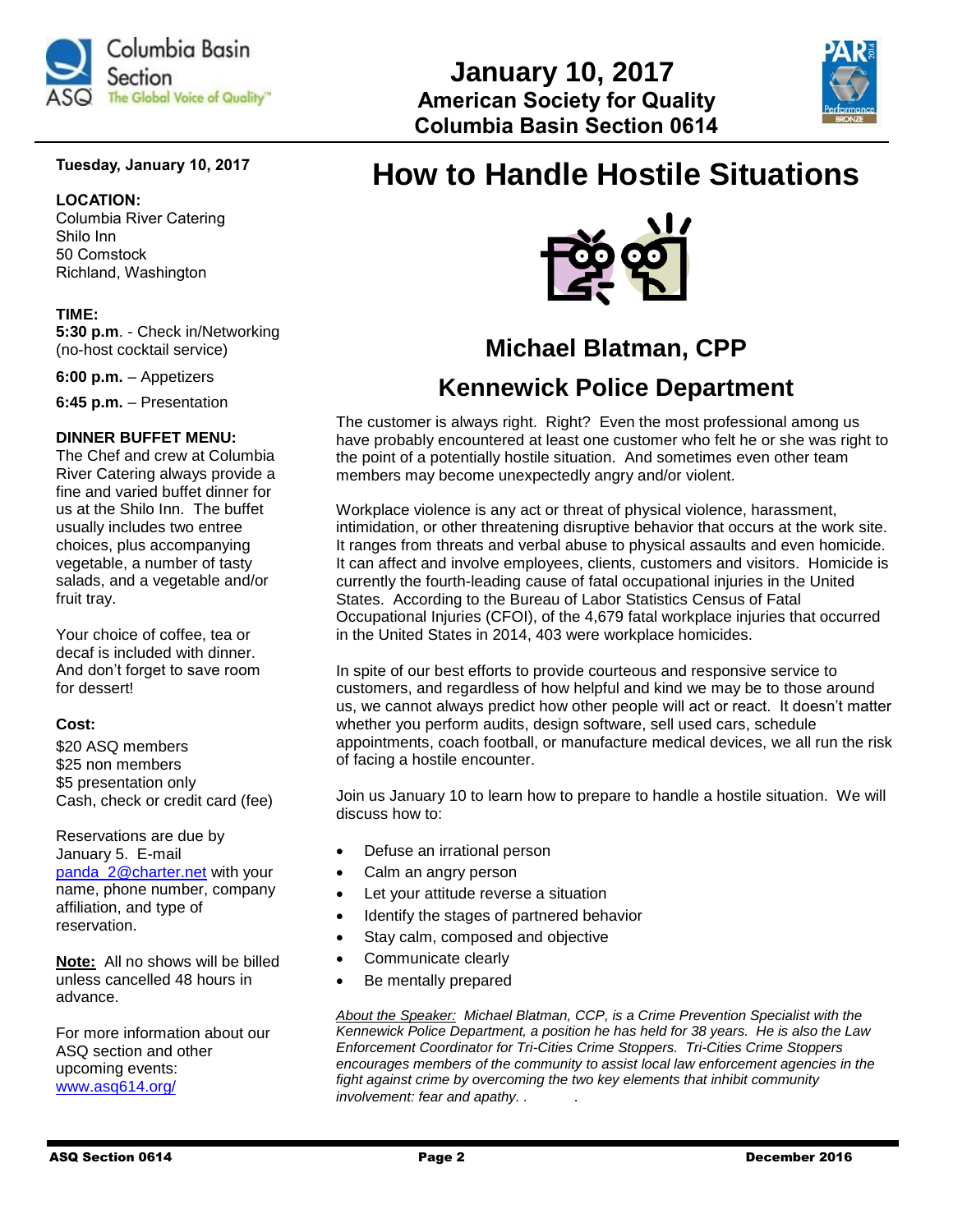#### **DECEMBER MEMBER GIFTS**

Be sure to get your free ASQ Member Gifts, available through December 31. This year's bundle includes lots of exclusive resources including e-books, expert videos, plus articles and case studies.

Topics covered in this year's gifts include:

- ISO 9001:2015
- Certification preparation
- Careers in quality
- Lean
- Six Sigma
- Theory of constraints
- Change management
- **Auditing**

And more!! [Click here](https://asq.org/account/login?prvurl=http://asq.org/membership/members/gift/?utm_source=email&utm_medium=email&utm_campaign=marketing_decmembergift_120116) to access your gifts.

### **BRING A GUEST – YOU MAY WIN A PRIZE!**

#### **by Liz Dickinson, Membership Chair**

Section 0614 commenced the Bring a Guest program in January of 2016 which was intended to encourage our Section 0614 members to invite a guest (non-member) for an upcoming dinner meeting. The section member was entered into a drawing for a Starbucks gift card for the applicable dinner meeting, and would also be eligible for a grand prize near end of the calendar year.

We are happy to announce that the Bring a Guest program will continue in the coming year. 2016 was a good year, with guests attending most dinner meetings. You can help make 2017 even better. The process remains the same, as follows:

- The section member or guest must make a reservation before the deadline and must attend the dinner meeting. Be sure that when the RSVP is made, it is noted that the guest is attending as the section member's guest.
- All section members with an invited guest(s) will be entered into the evening's drawing for a \$10 Starbucks gift card.
- There is no limit on the number of guests a section member can invite - each guest will be considered an individual entry into the drawing.
- In November 2017, all Bring a Guest entries will be eligible for a grand prize drawing.

We look forward to your enthusiastic support in 2017.



#### **AUDIT COMMITTEE VOLUNTEERS NEEDED**

#### **by Alvin Langstaff, Audit Chair**

The ASQ 2016 fiscal year ends on December 31. Per requirements, the annual financial audit of the section's finances is due by February 15, 2017. As Audit Committee Chair, I am seeking volunteers to assist in auditing the section's financial activity for calendar year 2016. At least two non-officers are needed to assist with the audit. The audit process is fairly straightforward with records accessible online to audit committee volunteers. Volunteers will be provided additional instruction prior to the audit, which will be scheduled for late January to early February, 2017.

Please contact me at [panda\\_2@charter.net](mailto:panda_2@charter.net) if you are interested in helping out.

## **REGIONAL ECONOMIC REPORT CARD January 11 – Kennewick**

The January 11 meeting of the Institute for Supply Management (ISM) – Columbia Basin Chapter features Ajsa Suljic, Regional Labor Economist for the Washington State Employment Department. She will provide information on the Sate of the Labor Market in Benton and Franklin Counties.

The meeting will be held at Country Gentleman's Event Center in Kennewick and will features a buffet dinner. Cost is \$25. Reservations are due by January 3. For more information and to make reservations: [ISM-CB website.](http://www.ismcb.org/index.htm)

### **CHARITABLE GIVING**

For anyone who wants to give a little more before the end of the year but doesn't have a particular charitable organization in mind, here's a link to an article on a local radio station's website. As the article states, there are dozens of worthy places that all need help, so the list there is not intended to be all-inclusive, but it does provide links to several local organizations. [Check it out.](http://1027kord.com/see-a-few-local-charities-deserving-your-donation/?utm_source=sailthru&utm_medium=referral&utm_campaign=newsletter_5002845)

#### **QUOTE OF THE MONTH**

"The truth of the matter is that you always know the right thing to do. The hard part is doing it."

~ Norman Schwarzkopf

Has your email address changed? Help us keep you informed of Section 0614 events and information by updating your contact information and email preferences a[t http://www.asq.org/.](http://www.asq.org/) Log in and click "My Account" to update your membership record. You can add or make email, address and phone changes in the "Contact" tab, and then be sure to click on the "email preferences" tab to be sure you are subscribed to receive future Section communications.